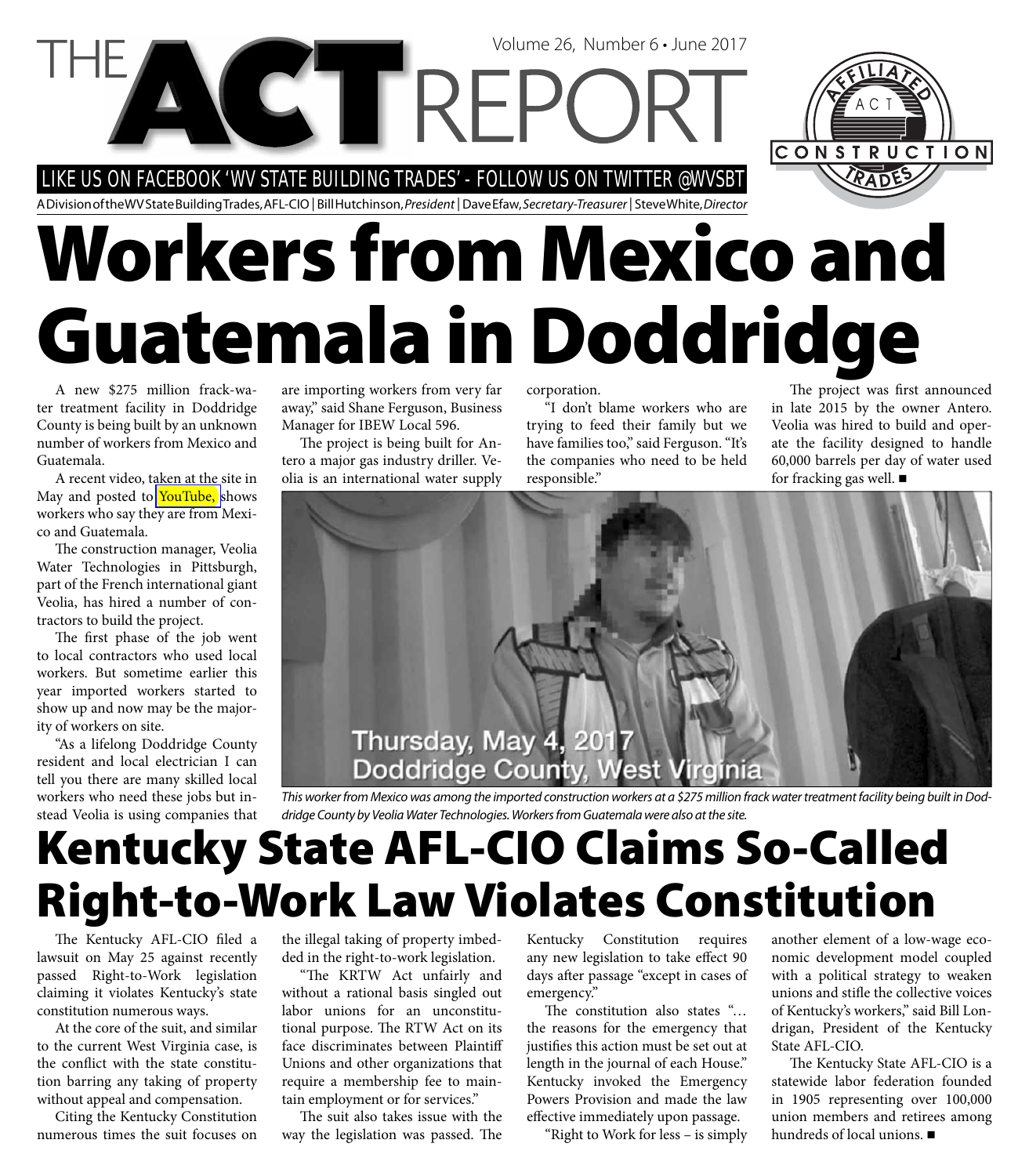### **Public Hearing on Harrison County Power** *\$630 Million Gas-Fired Plant*

Approximately 50 people participated in a June 6 public hearing on the proposed \$630 million Harrison County Power project near Clarksburg.

The hearing was part of the siting certificate process currently underway at the Public Service Commission.

Almost all in attendance were in support of the gas-fired electric generation project that would create 630 megawatts of power using one combustion turbine, one steam turbine and one generator.

"We had a great showing of around 40 members from the crafts," said Natalie Stone, Executive Director of the North Central WV Building and Construction Trades Council.

Stone was among those who testified in support of the project citing the needed construction jobs and the importance of getting extra value from the natural gas found in the region.

"Ohio and Pennsylvania are welcoming dozens of projects like this one and if we don't get the jobs here they will simply go across our borders," said Stone.

The project will result in approximately 1,000,000 construction manhours and \$70 million in wages and benefits for the construction phase.

When looking at materials, suppliers, engineering, and the multiplier affect the economic impact climbs much higher.

An agreement has been worked out between the developer and the Building Trades to require any con-

tractor working on the project to use local union construction labor.

The project must still get all of its environmental permits, and ensure no historic sites or endangered species will be negatively affected.

The location is an old mine site that is currently owned by the County Commission.

The company developing the project, Energy Solutions LLC, is also working on a similar project in

Brooke County.

Two opponents to the project attended and said they were members of the anti-jobs group called Ohio Valley Jobs Alliance.

The same group has successfully stalled out, and possibly killed, a similar project called Moundsville Power in Marshall County by filing numerous appeals of the Moundsville project's environmental air permit.

While the group has used ex-

pensive consultants and lawyers to challenge permits for power projects their funding remains unknown.

In a recent filing at the Public Service Commission regarding the Harrison Power project OVJA was asked a series of questions about the organization, its membership, and their concerns with the project.

Lawyers for the group failed to fully respond and their source of funding remains unknown.



Rob Hinnerman (at podium), a representative for Operating Engineers Local 132 and a resident of Harrison County, testifies in support of the proposed Harrison County Power project at a Public Service Commission Hearing held in Clarksburg.

## **Davis-Bacon Wage Standards Reported to be in Federal Infrastructure Proposal**

President Trump's infrastructure plan, when proposed, will contain Davis-Bacon wage protections according to testimony by Transportation Secretary Elaine Chao on June 8.

The report comes the same week as President Trump announced at a

Cincinnati event that a \$200 billion infrastructure plan would soon be sent to Capitol Hill.

"The administration's proposal is to include Davis-Bacon," Chao told lawmakers during a House Transportation and Infrastructure Committee

hearing. "For the infrastructure proposal, I'd like to see it passed, and I understand that without the provision, the minority would not sign on."

That's good news for workers, contractors and taxpayers according to two top U.S. research organizations. Some republicans have been advocating for the elimination of Davis-Bacon claiming there would be great savings.

However the Brookings Institu- *Cont. on p. 3>>*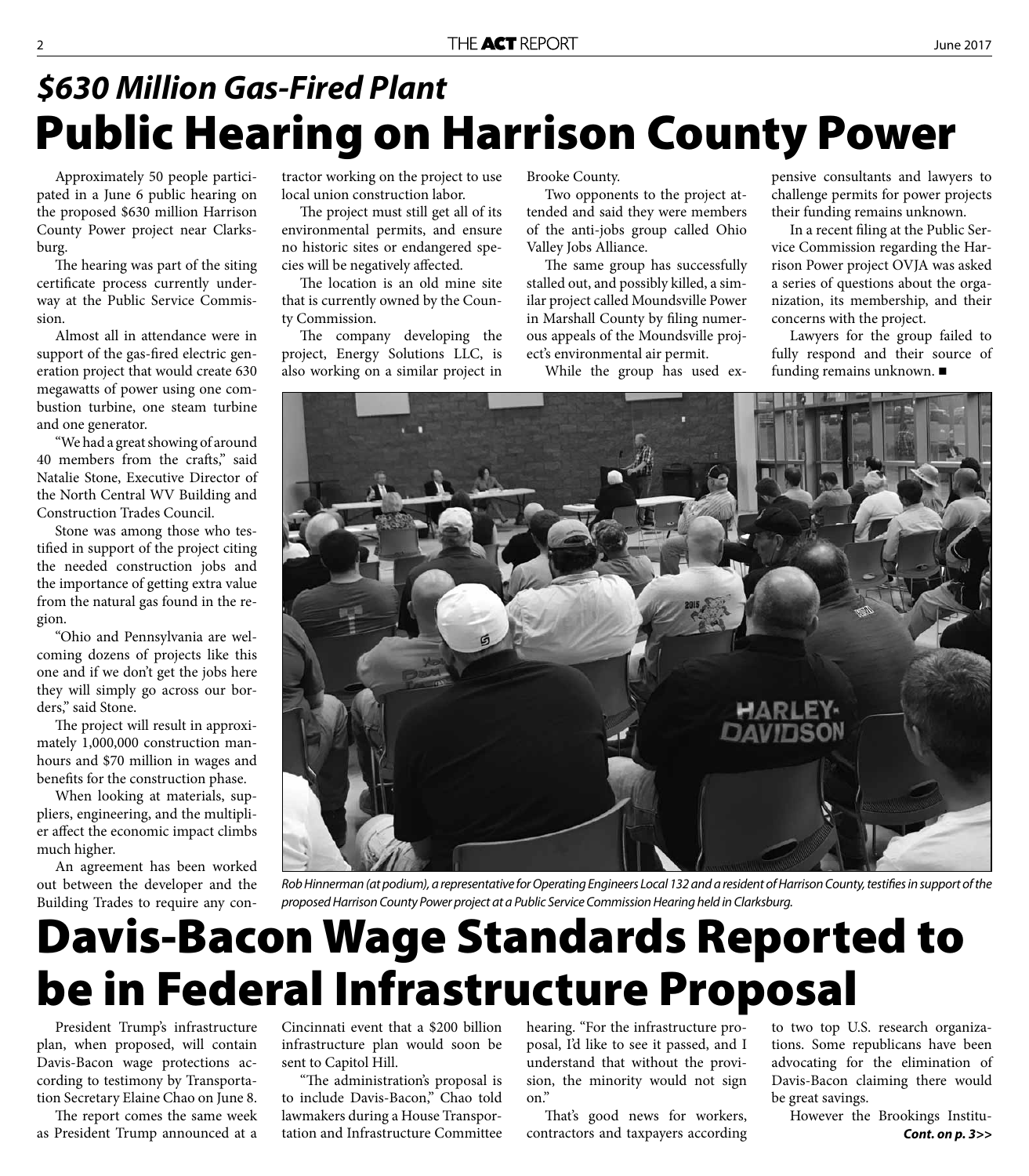# **Special Legislative Session Still Underway**

As the ACT Report goes to press legislative leaders are still working on a budget deal that hopefully will include some funding for roads.

In order to raise enough revenue for the budget the state sales tax will likely apply to additional services

like cell phones, data processing, opinion polls and fitness centers.

A proposed sales tax on construction labor has been in and out of the negotiations but appears to be off the table.

"Taxing construction labor has many problems, the first is enforcement," said Steve White, ACT Director.

"Taxing construction labor has many problems, the first is enforcement ... our instate folks would be hurt ..."

#### **Steve White,**

Director Affiliated Construction Trades

"I don't think the tax department ever audits out-of-state companies so our in-state folks would be hurt and we are hurting enough already."

The sales tax rate will also likely

#### *Davis Bacon*

#### *Continued from Page 2*

tion and the Wilson Center, two highly respected research organizations, have found repealing the fed-eral [Davis-Bacon Act w](https://www.dol.gov/whd/regs/statutes/dbra.htm)ould save taxpayers nothing.

Davis-Bacon is the name of the federal law requiring a prevailing construction wage be paid on most federally funded projects.

To illustrate the effect public policy has on the economy the research organizations helped create an online game called "The Fiscal Ship" where ordinary citizens solve the problem of rising federal debt using real fiscal data and policies. The game challenges people to put the federal budget on a sustainable course over the next 25 years.

One of the policy options embedded in the game is called "repeal federal construction wages." Picking this be raised a half of one percent to 6.5 percent from the current 6 percent.

Also in the mix is a rewrite of the coal severance tax rates that cut taxes for the steam coal sector but potentially raise rates for metallurgical coal.

> Funding for roads will likely come from a combination of increased DMV fees, the wholesale gas tax, and increasing the automobile purchase sales tax from the current five percent to six percent.

The most controversial part of the deal is a change to the state income tax

structure that will cut rates across the board but benefit those with the highest incomes the most.

Tax cuts for the wealthy are the key position for Senate Republicans

option means repealing the Davis-

However, repeal of the Davis-Bacon Act would have zero impact on federal spending, according to the Fiscal Ship model. This result is in line with the overwhelming majority of peer-reviewed studies conducted over the past two decades finding prevailing wage is not associated with

While there is no evidence repealing Davis-Bacon is a budgetary cure, there is clear evidence that eliminating prevailing wage would cut working-class wages, erode local economic development, and disproportionately impact veterans – who are more likely to work in construction

To use The Fiscal Ship go to

Bacon Act.

higher costs.

than non-veterans.

**https://fiscalship.org.** 

and without it they will apparently block any budget or road deal.

Governor Jim Justice has been pushing all sides hard to make a deal and to preserve his jobs plan.

Without a budget deal by the end of the month state government will be forced to shut-down.



(From left) House of Delegates member[s Phil Diserio \(D-Brooke\)](http://www.legis.state.wv.us/House/lawmaker.cfm) and [Scott Brewer \(D-Mason\)](http://www.legis.state.wv.us/House/lawmaker.cfm?member=Delegate%20Brewer)  confer over budget proposals during a June 9 meeting of the Special Legislative Session. Diserio is a member of the Electricians Union and Brewer is a member of the Carpenters.

#### **Painters Day of Action**



Members of [Painters District Council 53 v](http://iupatdc53.org/)olunteered on Saturday, April 22 to paint the gymnasium, hallways and lobby of the YMCA in Parkersburg, WV.

Each year affiliates of the IUPAT choose a project for their National Day of Action.

"We are proud to give back to the community," said Daniel Poling, Business Manager of District Council 53.